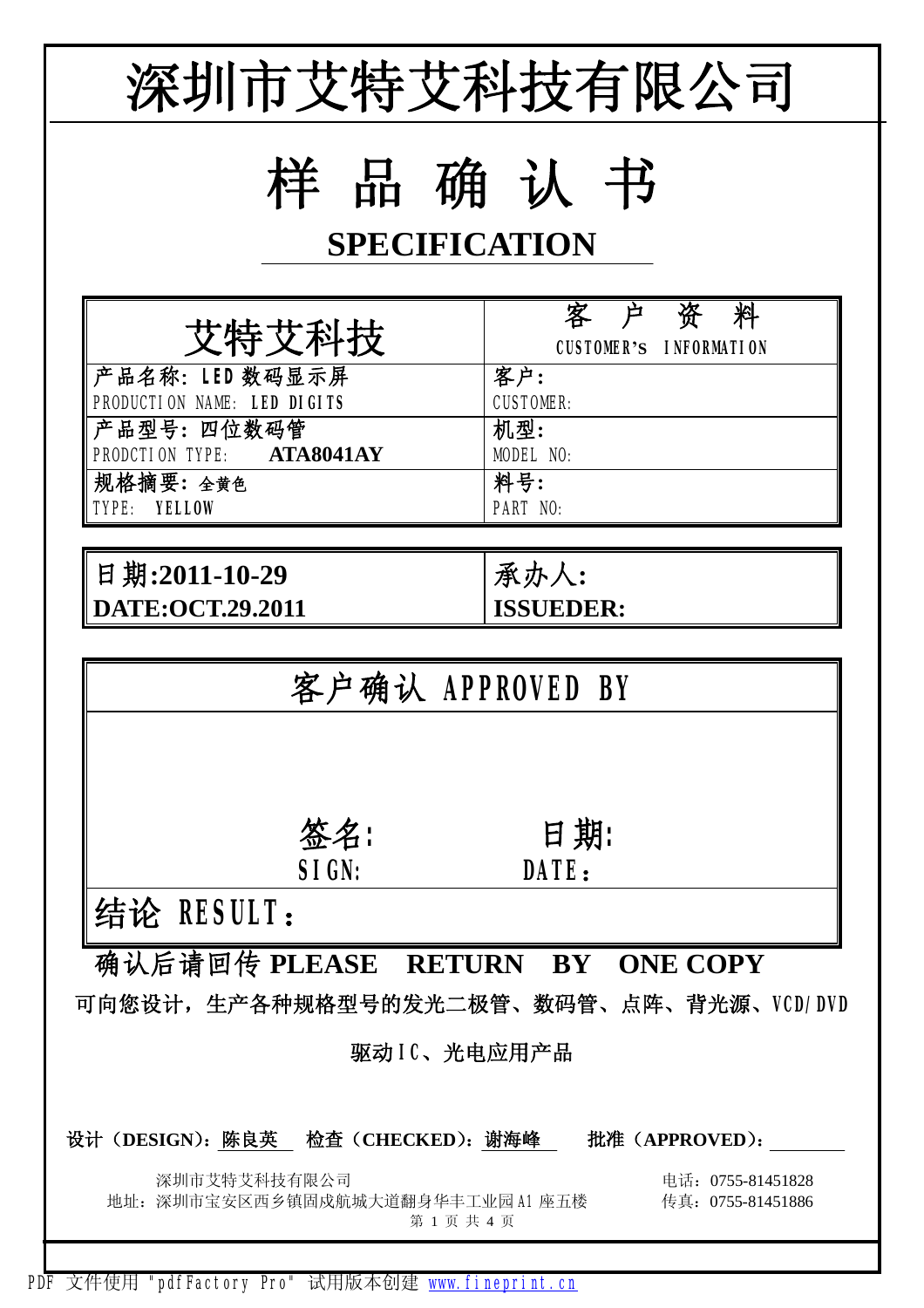# **深圳市艾特艾科技有限公司**

**产品说明书**

#### **1. 型号(PART NO.): ATA8041AY**

#### **2. 说明(Description):**

发光颜色(Emitted Color):全黄色

外观颜色(Lens Color):黑、白两色

外形尺寸 (Max Size): 71.60\*25.70\*8.50

#### **极限参数(Absolute Maximum Ratings)**

### **黄色(YELLOW)**

| 参数(Parameter)                      | 单位<br>(Symbol) | 极限值<br>(Maximum Rating) | 单位(Unit)      |  |
|------------------------------------|----------------|-------------------------|---------------|--|
| 功耗 (Power Dissipation)             | Pd             | 57                      | mW            |  |
| 脉冲电流 (Peak Forward Current)        | I fp           | 60                      | mA            |  |
| 直流电流 (Continuous Forward Current)  | I fm           | 30                      | mA            |  |
| 反向电压 (Reverse Voltage)             | <b>VR</b>      | 5                       |               |  |
| 工作温度 (Operating Temperature Range) | Topr           | $-20 \rightarrow +65$   | $\mathcal{C}$ |  |
| 储藏温度 (Storage Temperature Range)   | <b>Tstg</b>    | $-20 \rightarrow +70$   | °C            |  |
| 静电电压 (Static Voltage)              | Var            |                         |               |  |

**\***焊接温度(Lead Soldering Temperature):260℃ for 3 seconds

\*当工作温度高于 25℃时,Ifm,Ifp 和 Id 必须降低;电流降低率是-0.36mA/℃(直流驱动),或-0.86mA/℃ (脉冲驱动)功耗降低率是-0.75mW/℃。产品的工作电流不能大于对应工作温度条件 Ifm 或 Ifp 的 60%。 For operation above 25℃, The Ifm Ifp & Pd must be derated, the Current derating is –0.36mA/℃ for DC drive and -0.86mA/℃ for Pulse drive, the power dissipation is -0.75mW/℃. The product working current must not more than the 60% of the Ifm or Ifp according to the working temperature.

## **光电特性(Optical-Electrical Characteristic) 建议使用驱动检测 黄色(YELLOW)**

|      | 参数(Parameter)        | 测试条件<br>(Test CONDITING) | 单位<br>(Symbol)         | Mi n           | <b>Type</b>    | <b>Nax</b>     | 单位<br>$(\textsf{Unit})$ |
|------|----------------------|--------------------------|------------------------|----------------|----------------|----------------|-------------------------|
| 发光强度 | (Luminous Intensity) | $I = 20mA$               | Iv                     |                | 35.0           | $\blacksquare$ | <b>Mcd</b>              |
| 正向电压 | (Forward Voltage)    | $I = 20mA$               | Vг                     | -              | 1.9            |                | V                       |
| 反向电流 | (REVERSE Current)    | $V_R = 5V$               | <b>IR</b>              | $\blacksquare$ | $\blacksquare$ | 100            | uA                      |
| 波长   | (Peak Wavelength)    | $I = 20mA$               | $\lambda$ p            | 585            | 590            | 595            | nm                      |
| 带宽   | (Spectral Bandwidth) | $I = 20mA$               | $\wedge \lambda$       | $\blacksquare$ | 40             |                | nm                      |
| 查看角度 | (View Angle)         | $I = 20mA$               | $2 \theta \frac{1}{2}$ |                | 60             |                | Deg.                    |

#### **设计(DESIGN):陈良英 检查(CHECKED):谢海峰 批准(APPROVED):**

深圳市艾特艾科技有限公司 电话:0755-81451828

地址: 深圳市宝安区西乡镇固戍航城大道翻身华丰工业园 A1 座五楼 传真: 0755-81451886 第 2 页 共 4 页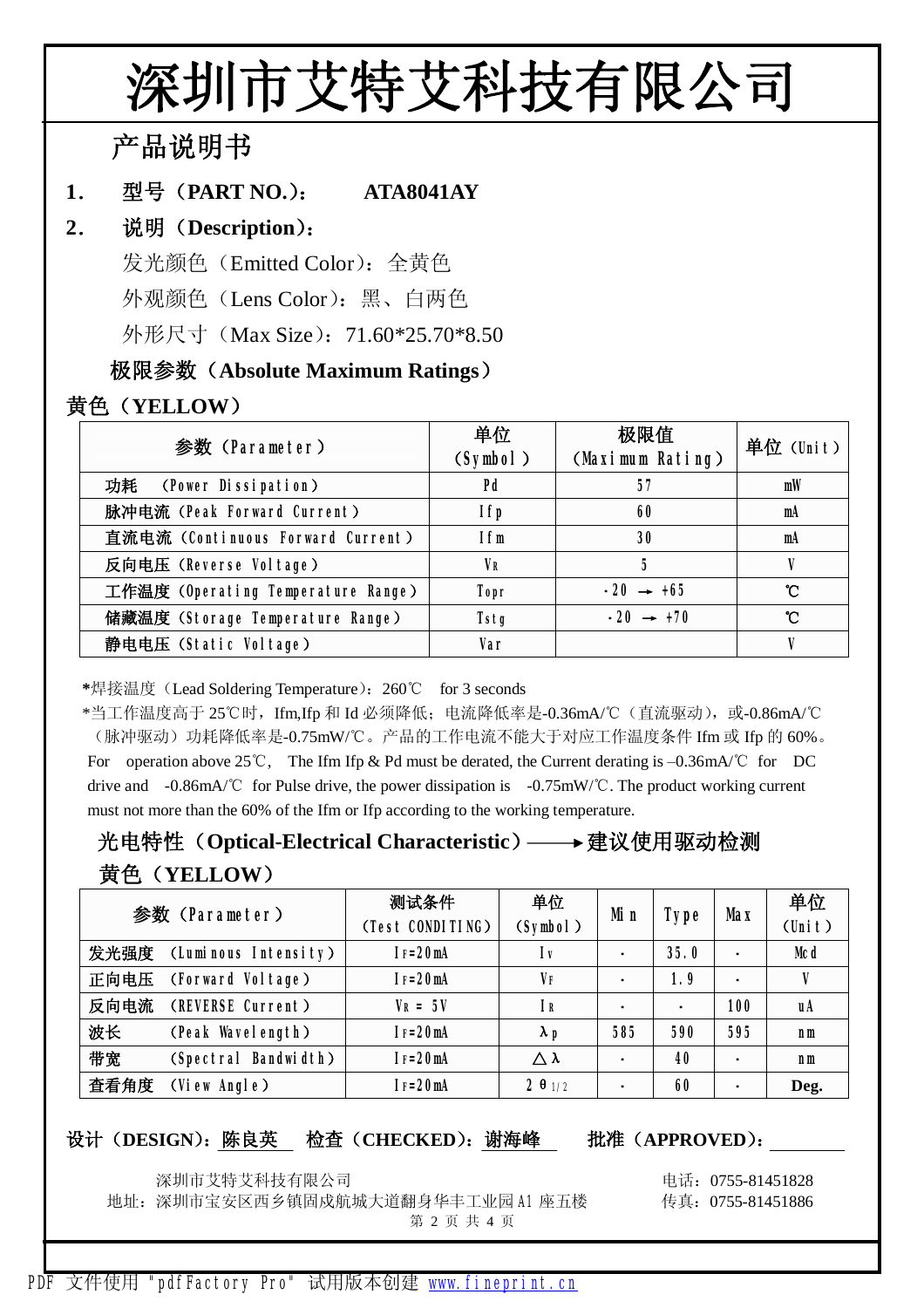